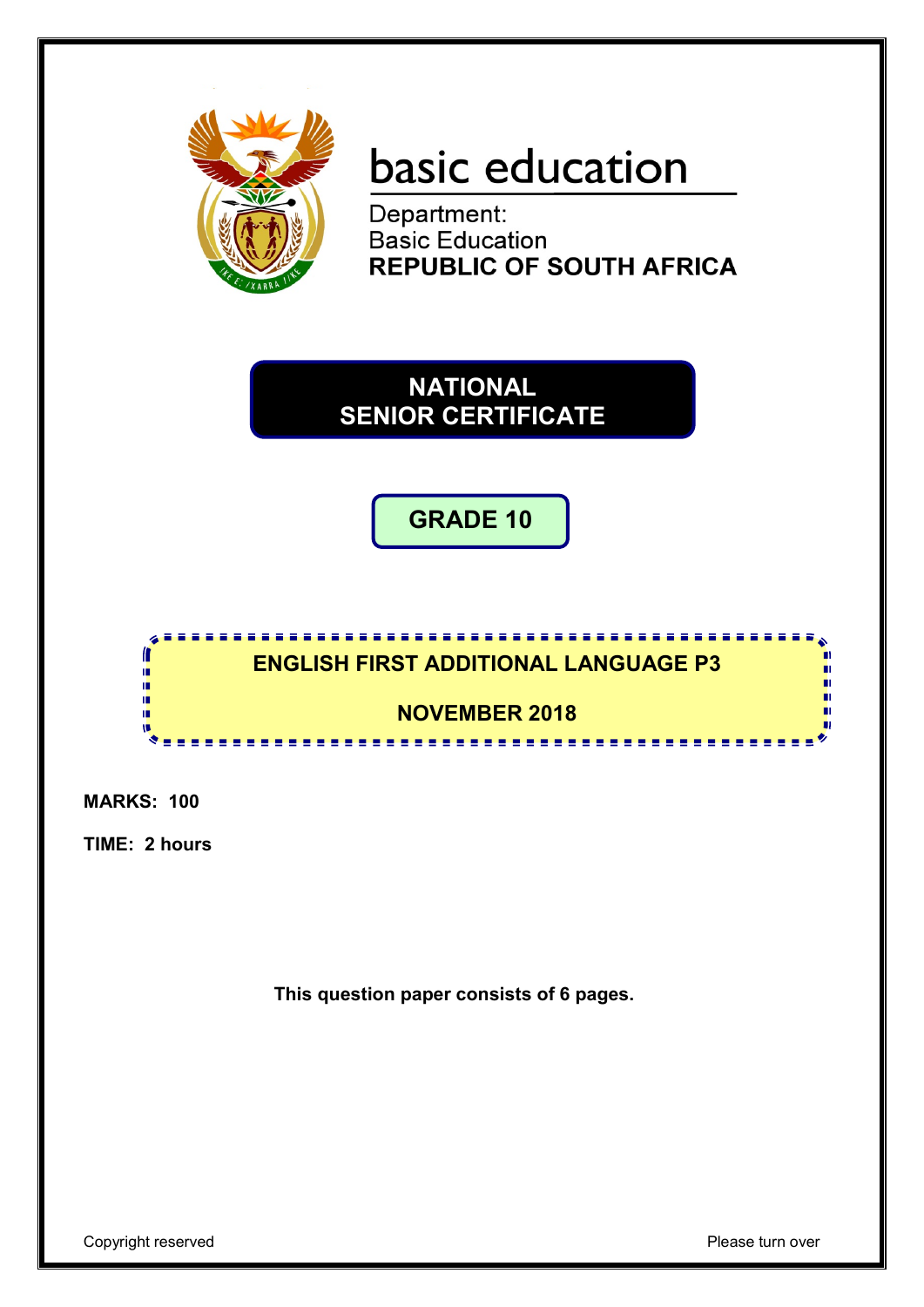# **INSTRUCTIONS AND INFORMATION**

1. This question paper consists of THREE SECTIONS:

SECTION A: Essay (50) SECTION B: Longer Transactional Text (30) SECTION C: Shorter Transactional Text (20)

- 2. Answer ONE question from EACH section.
- 3. Write in the language in which you are being assessed.
- 4. Start EACH section on a NEW page.
- 5. You must plan (e.g. using a mind map/diagram/flow chart/key words), edit and proofread your work. The plan must appear BEFORE each text.
- 6. All planning must be clearly indicated as such. It is advisable to draw a line through all planning.
- 7. You are strongly advised to spend approximately:
	- $\circ$  50 minutes on SECTION A<br> $\circ$  40 minutes on SECTION B
	- 40 minutes on SECTION B<br>○ 30 minutes on SECTION C
	- 30 minutes on SECTION C
- 8. Number the answers correctly according to the numbering system used in this question paper.
- 9. Give each response a suitable title/heading.
- 10. The title/heading must NOT be considered when doing a word count.
- 11. Write neatly and legibly.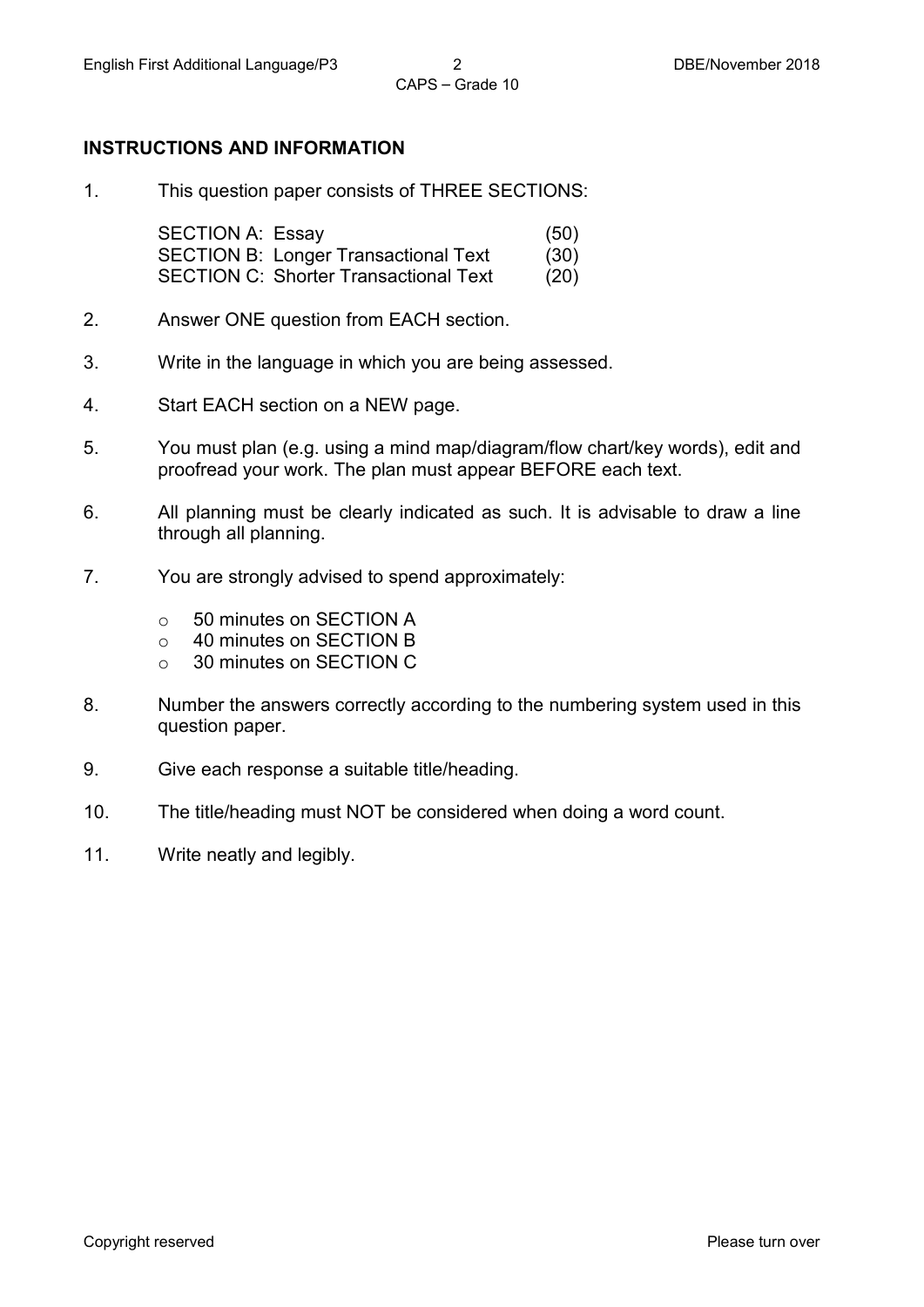# CAPS – Grade 10

# **SECTION A: ESSAY**

# **QUESTION 1**

- Write an essay of between 150 and 200 words in length (about ONE page) on ONE of the following topics.
- Write down the NUMBER and TITLE of the essay you have chosen, e.g. 1.1 That was my favourite day at school.
- Give your own title if your choice is QUESTION 1.2, 1.7.1 or 1.7.2.
- Spend approximately 50 minutes on this section.

| 1.1 | That was my favourite day at school.                                                                                                                                                 |                                                                                                   | [50] |
|-----|--------------------------------------------------------------------------------------------------------------------------------------------------------------------------------------|---------------------------------------------------------------------------------------------------|------|
| 1.2 | Write a story that includes the following words:                                                                                                                                     |                                                                                                   |      |
|     | I have never been so disappointed in my life.                                                                                                                                        |                                                                                                   |      |
|     | <b>NOTE:</b>                                                                                                                                                                         | The words given in the topic MUST be included somewhere in<br>your essay. Provide your own title. | [50] |
| 1.3 | For every dark night, there is a brighter day.                                                                                                                                       |                                                                                                   | [50] |
| 1.4 | <b>Trees</b>                                                                                                                                                                         |                                                                                                   | [50] |
| 1.5 | If we do not keep up with technology, we risk being left behind.                                                                                                                     |                                                                                                   | [50] |
| 1.6 | 'I never lose. I either win or learn.' – Nelson Mandela                                                                                                                              |                                                                                                   | [50] |
| 1.7 | Choose ONE of the pictures on the next page and write an essay on a topic<br>that comes to mind. Write the question number (1.7.1 OR 1.7.2) and give your<br>essay a suitable title. |                                                                                                   |      |

**NOTE:** There must be a clear link between your essay and the picture you have chosen.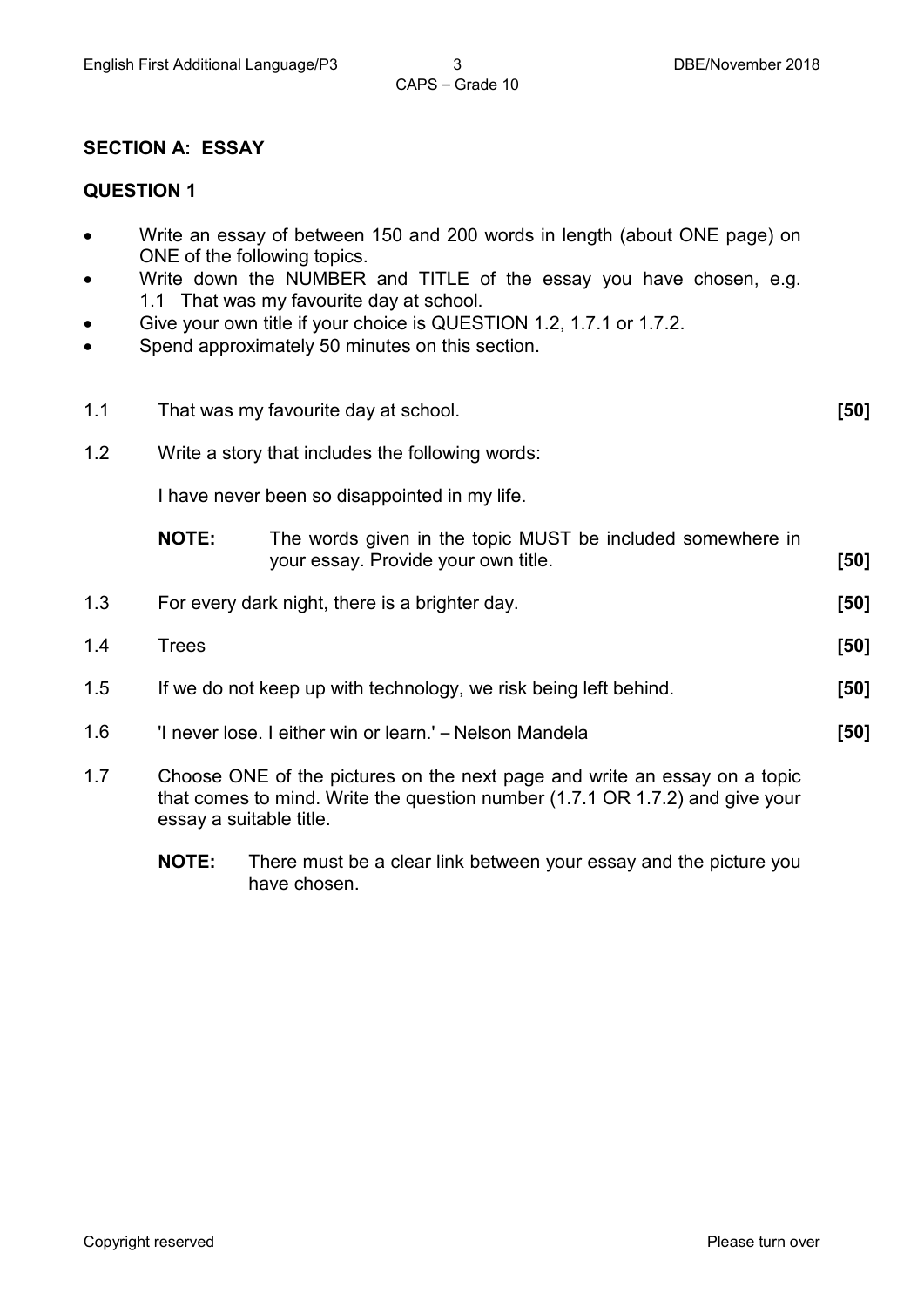1.7.1



1.7.2



[Source: www.google.com] **[50]**

**TOTAL SECTION A: 50**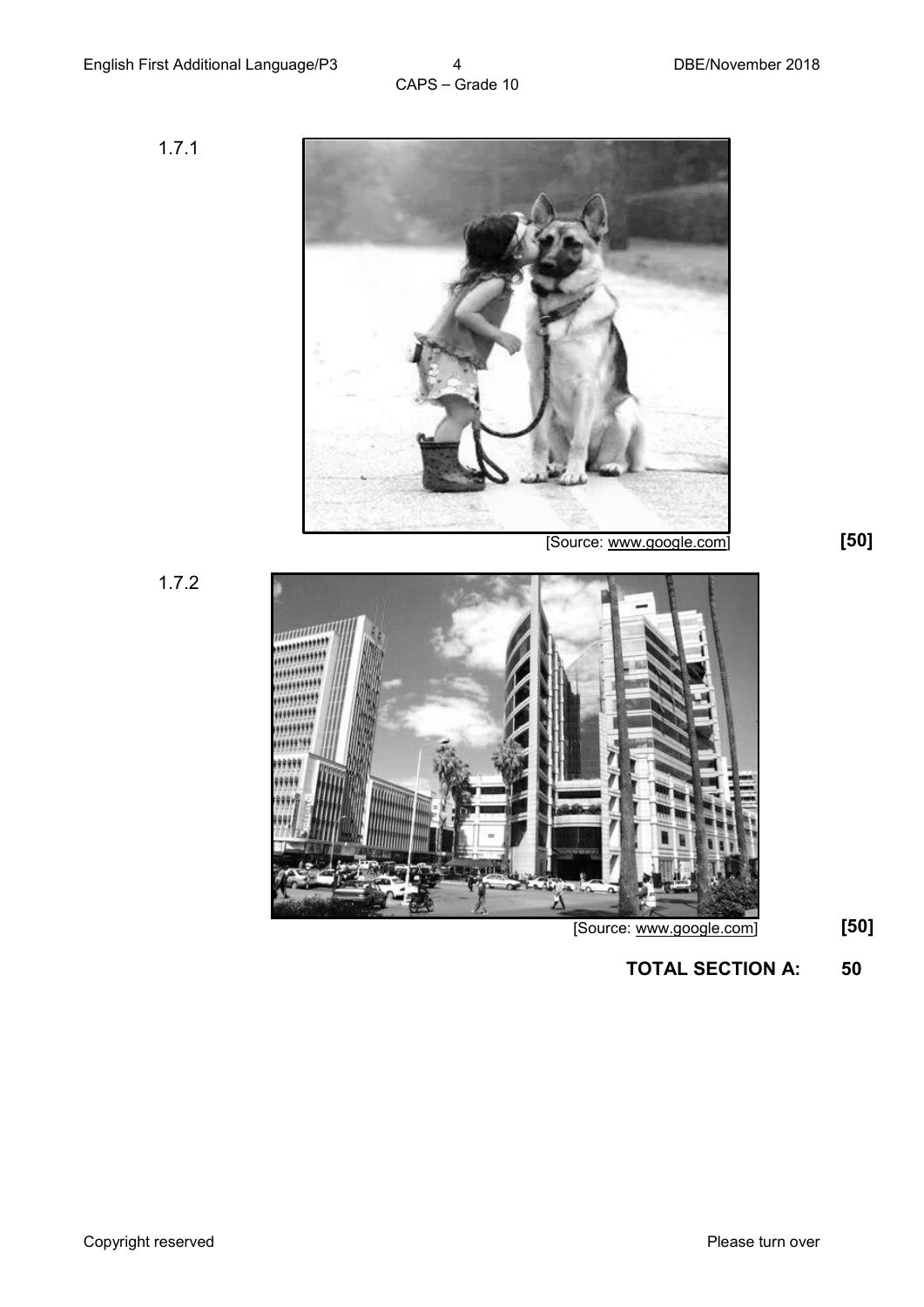# **SECTION B: LONGER TRANSACTIONAL TEXT**

## **QUESTION 2**

- Respond to ONE of the following transactional writing tasks.
- The body of your response should be between 120 and 150 words in length.
- Write down the NUMBER and the HEADING of the text you have chosen, e.g. 2.1 FORMAL LETTER.
- Pay particular attention to format, language and register.
- Spend approximately 40 minutes on this section.

## 2.1 **FORMAL LETTER**

You are uncertain about which career to follow when you complete matric. Write a letter to your school counsellor seeking his/her advice. **[30]**

# 2.2 **DIALOGUE**

You arrived late for one of your classes. Your teacher has asked you to explain why you were late.

Write the dialogue between you and your teacher.

**NOTE:** Use the dialogue format. **[30]**

#### 2.3 **SPEECH**

Your youth group will be hosting a fun day. As the chairperson of the youth group you have been asked to present a speech to promote this event at the local community meeting.

Write your speech. **[30]** 

#### 2.4 **BOOK REVIEW**

You have been visiting your local library quite often. The librarian has asked you to write a review of a novel you have just completed reading.

Write the review. **[30]** 

**TOTAL SECTION B: 30**